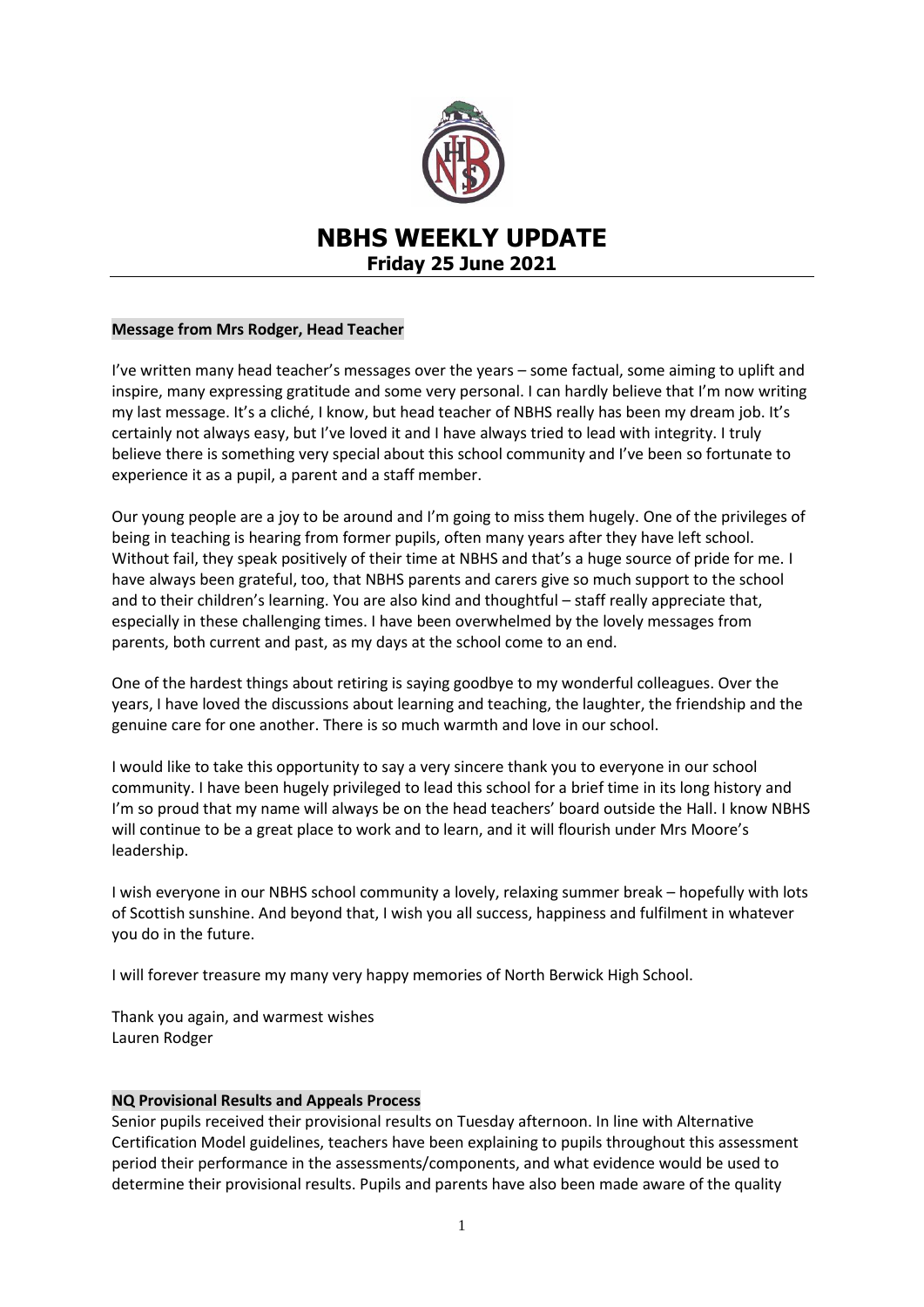checks that have been put in place to ensure that any assessment evidence used has been marked and moderated in line with the national standard. Given that we have carefully considered and moderated the assessment evidence we have for pupils' provisional results, we anticipate that there should be very few appeals.

If a pupil is still unhappy with a provisional result that has been determined for them, they can register their wish to appeal directly through the SQA website; the portal is now open and will close for priority appeals on 12 August and for non-priority appeals on 27 August. For those pupils who have requested an appeal, the assessment evidence that has been used by teachers to determine their provisional result will be forwarded to the SQA once the school reopens in August. Pupils should remember that their grade could go up, down, or remain the same after the evidence has been reviewed.

On 10 and 11 August, Mr McCallum will be available to speak to any pupils considering a priority appeal request. A priority appeal is for those pupils who did not secure the grades they needed for a Higher or Further Education course. Please call the school on 01620 894661 or email [sqaqueries@northberwickhigh.elcschool.org.uk.](mailto:sqaqueries@northberwickhigh.elcschool.org.uk)

Queries about non-priority appeals will be responded to after 18 August. Please also use the school's SQA queries email address, as detailed above.

#### **Pupil Congratulations**

Congratulations to Roo Purves, S3, who won the 29er class race at the One Design Regatta in Largs, 2 weeks ago. Well done, Roo! For the full report, and photos, click here <https://www.yachtsandyachting.com/news/238617/Harken-One-Design-Regatta-at-Largs>

#### **NBHS PTA Monthly Prize Draw**

The winners in the April prize draw are Gillian Graham (first prize: £50) and Lucy Tait (second prize: £25) and in the May prize draw Emma Hood (first prize: £50) and Duncan Edmondson (second prize: £25). Congratulations to all! Thank you to everyone who already supports this valuable fundraiser. If you'd like to sign up please contact [ptanbhs@gmail.com.](mailto:ptanbhs@gmail.com) For an annual sub of just £18 your name gets entered into 12 monthly draws, with £75 of prize money each month!

#### **North Berwick Trust Ltd**

North Berwick Trust Ltd is transforming 16 hectares of farmland on the south side of town, near to North Berwick High School, into a community green space for people and wildlife.

We wish to consult with the local community and develop a 5-year plan setting out how the Nature Park should be managed.

Please take the time to complete our online survey **<https://tinyurl.com/NBTNaturePark>** by 21st July 2021.

Visit **A Nature Park For You – Public Consultation 16th June – [21st July 2021 | North Berwick Trust](https://www.northberwicktrust.co.uk/a-nature-park-for-you-public-consultation-16th-june-21st-july-2021/)** to view drone footage of the nature park and for more information.

#### **Duke of Edinburgh Award**

A message from Mr Mumford:

I am writing to give an update about the Duke of Edinburgh award at North Berwick High School. At present we are unable to organise or carry out any overnight expeditions due to current restrictions. This means that we are still unable to offer this activity for our current participants. We are in regular contact with East Lothian Council and the DofE award team and will review our situation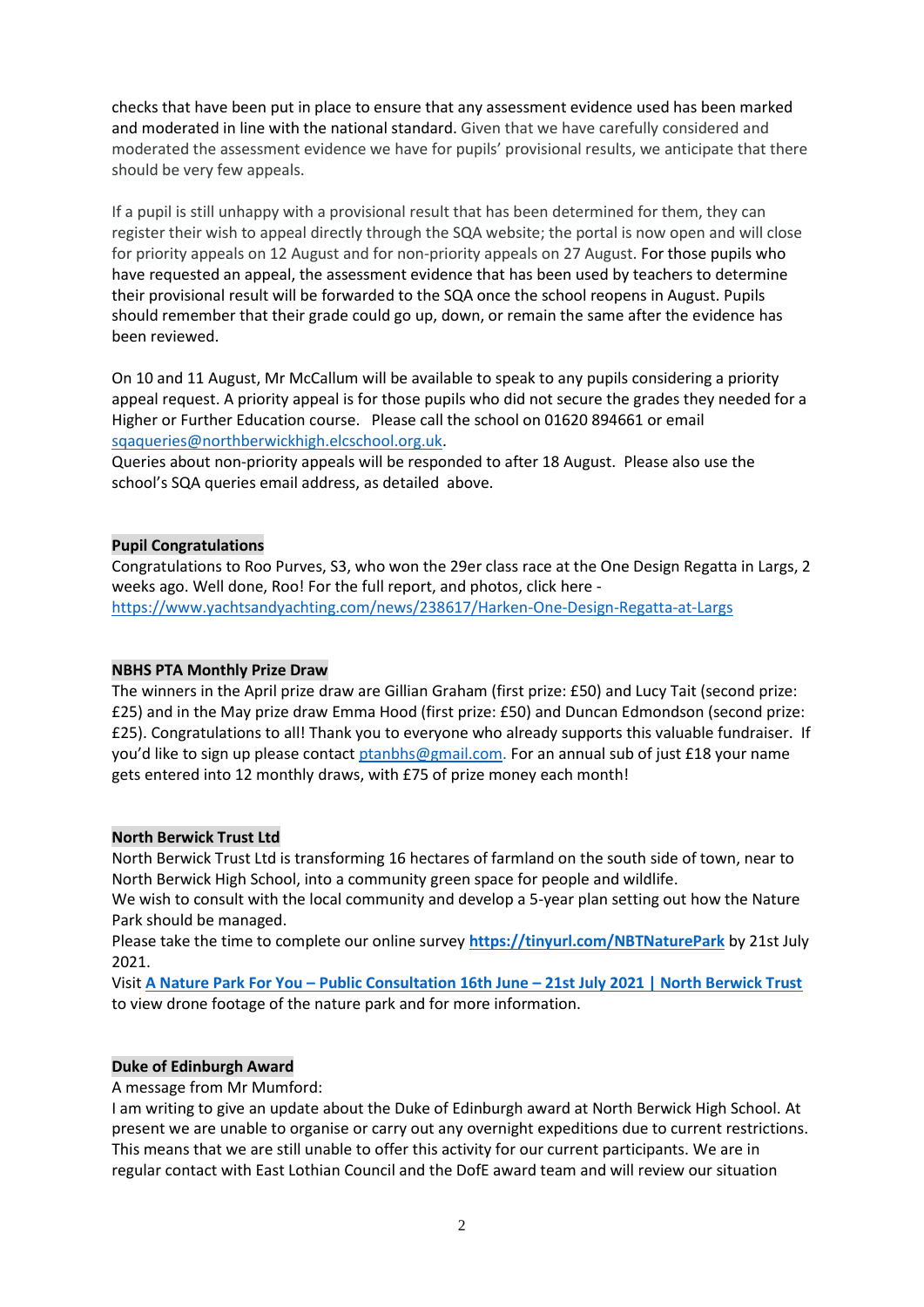again in August after the summer vacation, and we will update you at the earliest possible opportunity.

All participants, at bronze and silver, were invited to a meeting this week to update them on the award and have been encouraged to complete all activities which are safe to do and to update their reflective diary on DofE. We hope that everyone is able to complete their voluntary, physical and skills sections over the summer including getting their assessors reports completed. If anyone is struggling to continue with an activity please contact one of the DofE staff team at NBHS. Finally, due to ongoing restrictions we are unable to offer any places for new participants in S3 or S4 at present. We will continue to review this and will advertise to pupils any opportunities as they arise. If your young person is wanting to complete the award I would recommend looking for local groups in the short term.

## **Careers**

**Mick Burns** Careers Adviser Email: [mick.burns@sds.co.uk](https://mail.elcschool.org.uk/owa/redir.aspx?C=fbGa3DGVrsUoQB2CnJP23eXwMGzxu7J1CtarT6dTOwkq_NlpJujXCA..&URL=mailto%3amick.burns%40sds.co.uk) **Mobile:** 07887 831454 Twitter: MickBurns2

We have delivered **the S3 and S6 careers talks** which can be viewe[d here](https://www.edubuzz.org/careers/2021/05/12/s3-careers-talk-june-2021/) and [here](https://www.edubuzz.org/careers/2021/06/10/s6-careers-talk-june-2021/) and you can download the resources to help with career planning, particularly those now in S6.

**Virtual Work Experience** There are over 20 programmes which are completely free for students (and always will be). They include everything from politics and journalism, to sustainability and engineering and can be completed at times that suit your students. Most notably, they offer a certificate great for CVs, cover letters and future interviews upon completion. More detail[s here](https://www.edubuzz.org/careers/2021/06/16/virtual-work-experience/)

#### **Law Virtual Work Experience:**

- Friday 2nd July,9am 4pm
- An insight to law, different departments and areas of work (including non law routes)
- Networking opportunities and being added to a fast track list for in person events when safe to do so
- Breakout rooms with solicitors in talking about different areas of law
- Panel discussion and a real world project for you to work on!
- Client relationships and winning new business
- Workshops & interactive sessions
- Open to students in Y10 / S3, Y11 / S4, Y12 / S5, Y13 / S6 & Y14 + University students

#### **Application Link:**

[https://www.research.net/r/Law-VWEX](https://eur01.safelinks.protection.outlook.com/?url=https%3A%2F%2Fwww.research.net%2Fr%2FLaw-VWEX&data=04%7C01%7Cmick.burns%40sds.co.uk%7Ce9bafe63505b4ae67b8a08d9363200fe%7C33ca6d475e4f477484f1696cbb508cbe%7C0%7C1%7C637600410660259316%7CUnknown%7CTWFpbGZsb3d8eyJWIjoiMC4wLjAwMDAiLCJQIjoiV2luMzIiLCJBTiI6Ik1haWwiLCJXVCI6Mn0%3D%7C2000&sdata=rkVBZG0vdlEb%2FJegVCly9RNzpTxn7%2Fjo0yASUtq54fQ%3D&reserved=0)

#### **New vacancies added this week at edubuzz.org/careers**

- Optical receptionist, Ballantine Goldie, Gullane **[here](https://www.edubuzz.org/careers/2021/06/22/optical-receptionist-gullane/)**
- Standard Life Aberdeen's Traineeship 2021 Edinburgh [here](https://www.edubuzz.org/careers/2021/06/23/standard-life-aberdeens-traineeship-2021-edinburgh/)
- Other useful sites if you are looking for local vacancies is [edubuzz.org/midandeastvacancies](file:///C:/Users/burnsm/Desktop/edubuzz.org/midandeastvacancies) as well as [www.apprenticeship.scot](http://www.apprenticeship.scot/)
- Current Modern Apprenticeships and vacancies in Edinburgh and Lothians on the edubuzz.org/careers site and updated weekly.
- Lawscot Foundation bursary package 202[1 here](https://www.edubuzz.org/careers/2021/05/04/lawscot-foundation-bursary-package-2021/)
- **•** East Lothian Volunteering Opportunitie[s here](https://www.edubuzz.org/careers/2021/05/19/volunteering-with-can-do-east-lothian/)
- You Can Be A Doctor: UCAT Online Summer School (2021) details and registration **[here](https://www.edubuzz.org/careers/2021/06/03/you-can-be-a-doctor-ucat-online-summer-school-2021/)**
- Summer Virtual Work Placements [here](https://www.edubuzz.org/careers/2021/06/24/virtual-work-experience-placements/)